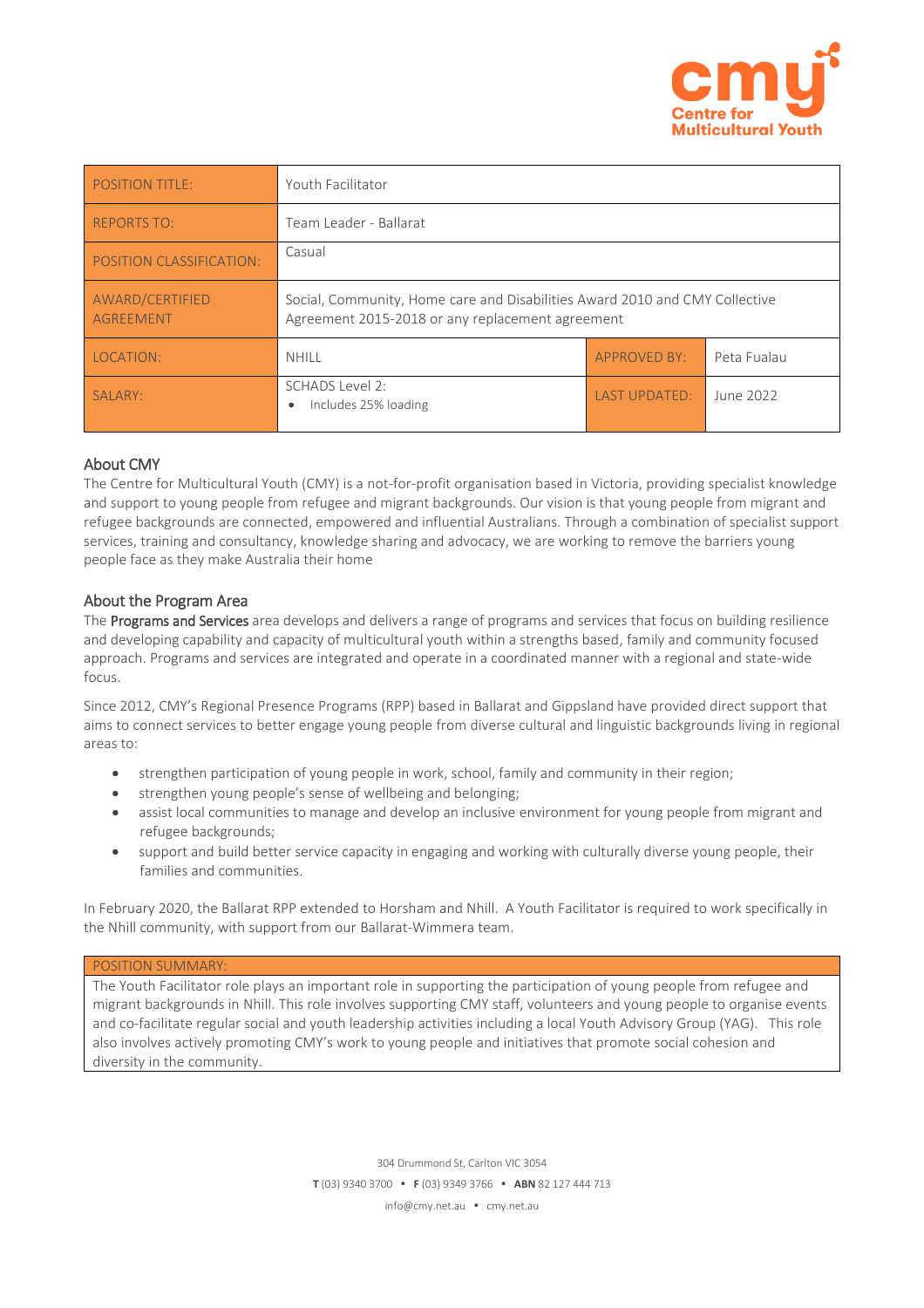

### ACCOUNTABILITY:

- Develop positive relationships with a range of stakeholder groups that includes; young people, schools, local government and community organisations;
- Assist with the planning and delivery of youth-led initiatives and group projects/events that actively involve young people;
- Assist the Team Leader and Multicultural Youth Worker in providing support and assistance to mainstream youth and settlement services to increase their capacity to work with newly arrived migrant and refugee young people;
- Undertake administrative tasks such as data collection and entry and event promotion;
- Provide information and referral support;
- Work flexibly and collaboratively in a small team; and
- Participate in supervision, professional development and reflective practice to develop and enhance best practice

## KEY SELECTION CRITERIA:

- 1. An understanding of and sensitivity to issues affecting young people from refugee (particularly Karen) and migrant backgrounds, youth participation and community development principles;
- 2. Experience in assisting with co-delivering programs to young people and an understanding of positive group facilitation and training practices;
- 3. Experience in assisting delivering programs in partnership with other organisations with an ability to connect with a diverse range of people in communities;
- 4. Strong organisational, planning and administration skills, along with flexibility and adaptability to work in changing environments;
- 5. Well-developed written communication and computer skills.

### QUALIFICATIONS:

 Certificate or Diploma qualifications in a relevant discipline such as social sciences, community development or education and/or work experience in the refugee or youth sector

#### ADDITIONAL INFORMATION:

- CMY takes Child Safety seriously and short listed candidates are subject to child safety screening and assessment against child safety standards as part of our thorough recruitment process. These include but are not limited to Police Record and Working with Child Checks, and child safety focused referee checks;
- Applicants must have the right to work in Australia;
- CMY is an Equal Opportunity Employer;
- In the context of Occupational Health and Safety all employees are required to carry out their duties in a manner that does not adversely affect their own health and safety and that of others by reporting all incidents and injuries as well as co-operating with any measures introduced in the workplace to improve WH&S;
- This role requires a capacity to work flexible hours including evenings and occasionally on weekends; and
- A current driver's license is required as this role requires a capacity to travel throughout Victoria.
- $\bullet$
- In line with CMY's COVIDSafe policy and practices, there is a requirement the successful applicant must provide evidence of receiving two doses of a TGA approved COVID-19 vaccine or exemption (if applicable), prior to commencement.
- $\bullet$

#### GENERAL REQUIREMENTS:

- Demonstrate CMY values and behaviours Participation, Diversity and Human Rights;
- Comply with the Employee Code of Conduct;

304 Drummond St, Carlton VIC 3054